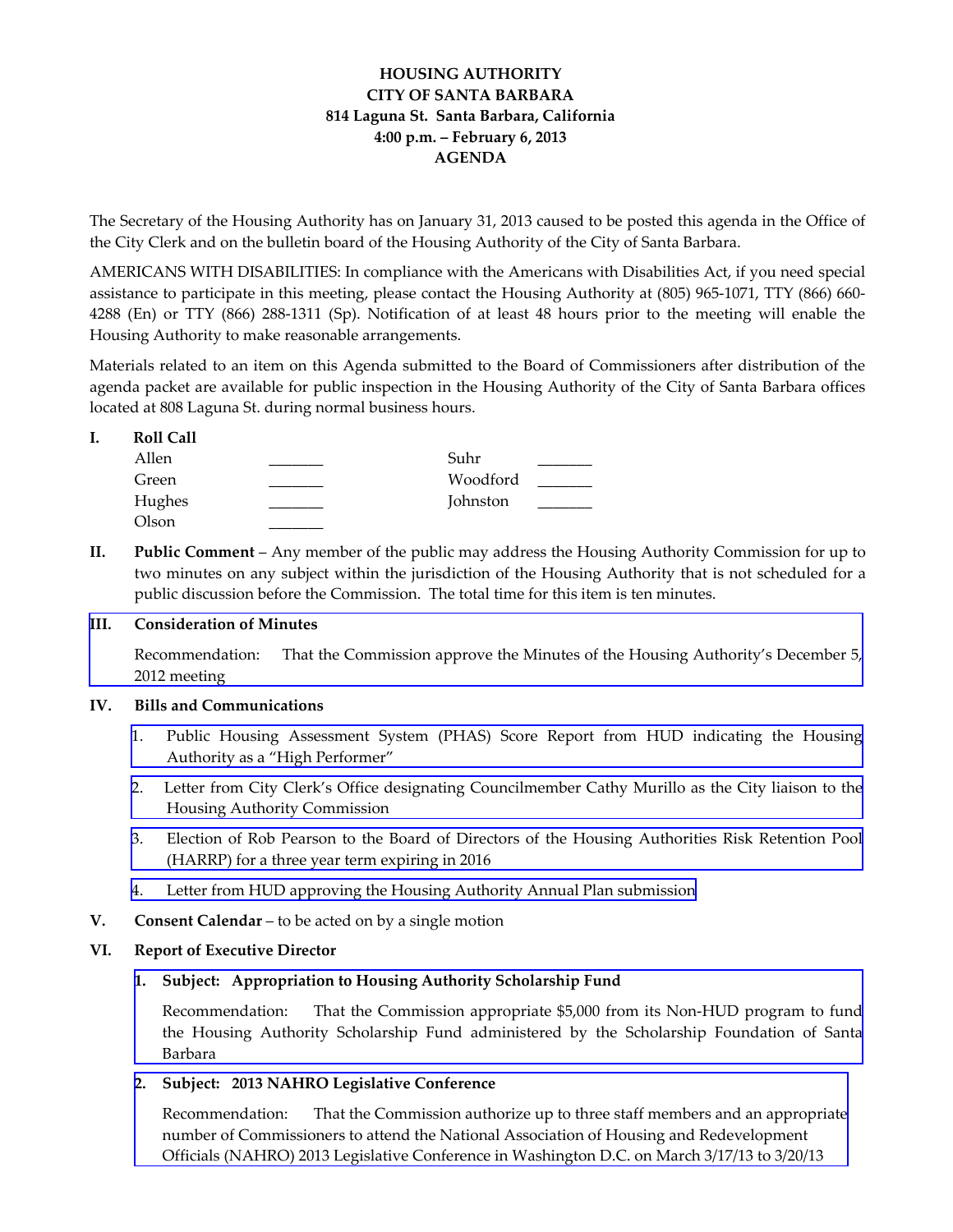## **3. Subject: Employee and Community Partner Recognition**

Recommendation: That the Commission acknowledge the selection of Octavio Botello as the Housing Authority's 2012 Employee of the Year selection as well as Rob Fredericks as the Stephen B. Logan Humanitarian of the Year and Santa Barbara Bank and Trust as the Community Partner award winners

# **4. Subject: Amendment to Architectural Services Contract for proposed office development at 702 Laguna Street**

[Recommendation:](http://www.hacsb.org/Library/agendas_minutes/2013/agenda_packet/Agenda_Packet_2013_02_06/item_VI_IV_2013_02_06.pdf) That the Commission: (1) approve and authorize an amendment to the Authority's contract with East Beach Ventures for additional architectural design and engineering services for the proposed office and warehouse space at 702 Laguna Street; (2) authorize the Executive Director/CEO, and/or his designee, to approve expenditures of up to an additional \$40,000 for work related to this contract amendment and/or related costs/services, such that the new total contract amount with East Beach Ventures shall be an amount not to exceed \$219,923; and (3) that funds for this expenditure will be paid through the Capital Fund Program (CFP) and the Authority's operational reserves as necessary

### 5. Subject: Update on access to 610-616 West Carrillo Street by Shell Oil Products U.S.

[Recommendation:](http://www.hacsb.org/Library/agendas_minutes/2013/agenda_packet/Agenda_Packet_2013_02_06/item_VI_V_2013_02_06.pdf) That the Commission receive an update on access to 610‐616 West Carrillo Street by Shell Oil Products U.S. and their agents for the purpose of well monitoring and related sampling and testing

### **6. Subject: Contract award to Corliss Contracting for exterior repair at 2941 State Street**

Recommendation: That the Commission: (1) approve and authorize the Executive Director, or his designee, to execute a contract with Corliss Contracting in the amount of \$59,200 for the [repair/replacement](http://www.hacsb.org/Library/agendas_minutes/2013/agenda_packet/Agenda_Packet_2013_02_06/item_VI_VI_2013_02_06.pdf) of the balcony and exterior stairs at 2941 State Street; (2) authorize the Executive Director, or his designee, to approve up to \$11,840 (20% of base contract amount) in additional expenses to cover any cost increases resulting from change orders for work not anticipated or covered by the contract; and (3) note that funds will be expended from the Non-HUD Extraordinary Maintenance account

## **VII. Treasurer's Report**

## **1. Subject: Expenditure Resolution October, 2012**

[Recommendation:](http://www.hacsb.org/Library/agendas_minutes/2013/agenda_packet/Agenda_Packet_2013_02_06/item_VII_I_2013_02_06.pdf) That the Commission adopt a resolution setting forth costs incurred and payments made for the month of October, 2012

#### **2. Subject: Expenditure Resolution November, 2012**

[Recommendation:](http://www.hacsb.org/Library/agendas_minutes/2013/agenda_packet/Agenda_Packet_2013_02_06/item_VII_II_2013_02_06.pdf) That the Commission adopt a resolution setting forth costs incurred and payments made for the month of November, 2012

#### **3. Subject: Expenditure Resolution December, 2012**

[Recommendation:](http://www.hacsb.org/Library/agendas_minutes/2013/agenda_packet/Agenda_Packet_2013_02_06/item_VII_III_2013_02_06.pdf) That the Commission adopt a resolution setting forth costs incurred and payments made for the month of December, 2012

#### **4. Subject: Review of December, 2012 Investment Report and annual Investment Policy approval**

[Recommendation:](http://www.hacsb.org/Library/agendas_minutes/2013/agenda_packet/Agenda_Packet_2013_02_06/item_VII_IV_2013_02_06.pdf) That the Commission (1) review and order filed the Housing Authority's quarterly Investment Report for period ending December 31, 2012; and (2) review and approve the Authority's Investment Policy for calendar year 2013

#### **VIII. Committee Reports**

**IX. Unfinished Business**